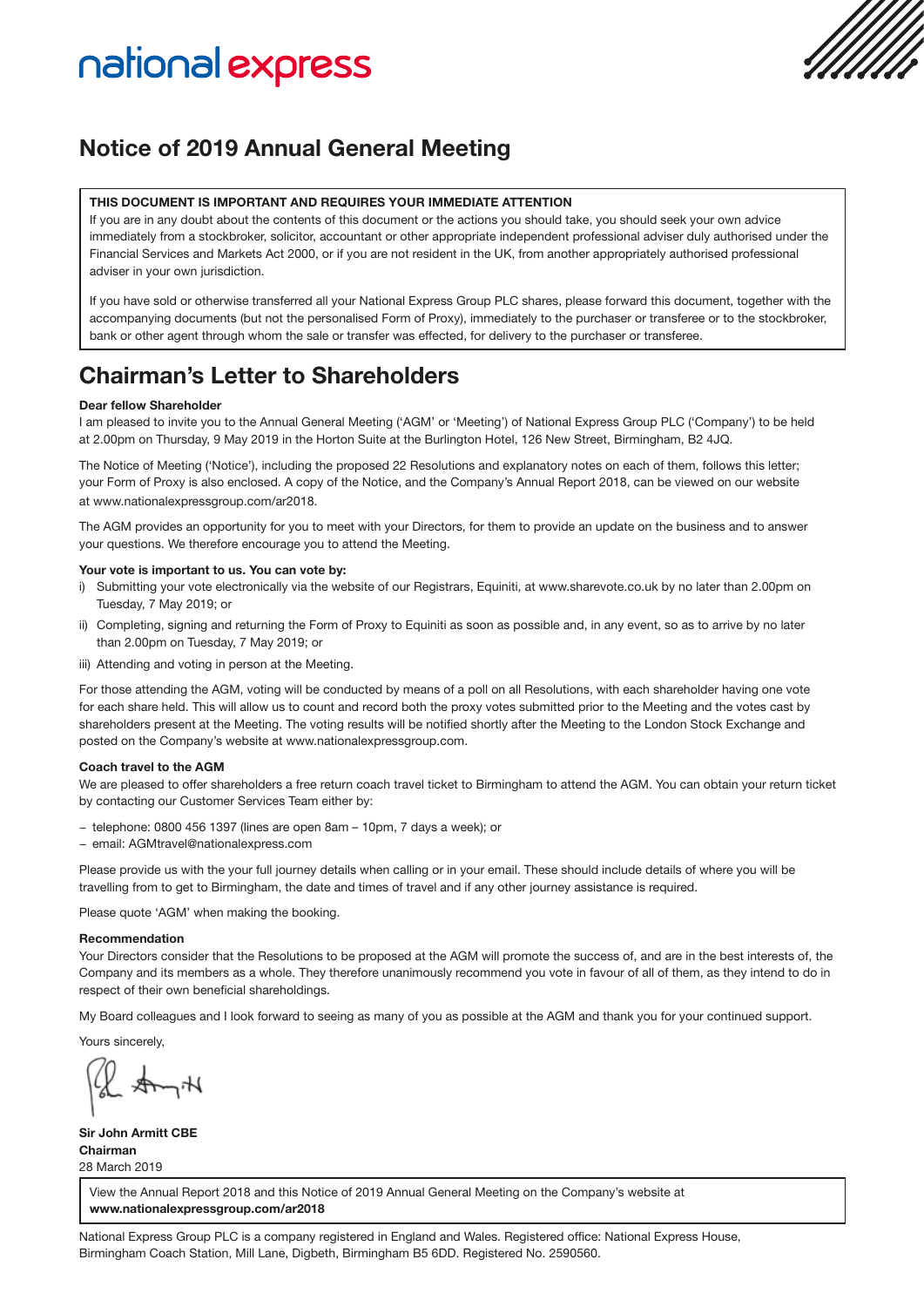## 2 Notice of 2019 Annual General Meeting

Notice is hereby given that the 2019 Annual General Meeting ('AGM' or 'Meeting') of National Express Group PLC ('Company') will be held at 2.00pm on Thursday, 9 May 2019 in the Horton Suite at the Burlington Hotel, 126 New Street, Birmingham, B2 4JQ for the transaction of the following business.

Resolutions 1 – 18 will each be proposed as an Ordinary Resolution requiring the approval of shareholders representing a simple majority of the votes cast for the Resolution to be passed. Resolutions 19 – 22 will each be proposed as a Special Resolution requiring the approval of shareholders representing at least 75% of the votes cast for the Resolution to be passed.

The Board unanimously recommends that you vote in favour of all Resolutions 1 – 22 inclusive.

#### ORDINARY RESOLUTIONS

#### Annual Report 2018

1. To receive and adopt the accounts of the Company for the financial year ended 31 December 2018, together with the Report of the Directors and the Auditor's Report thereon ('Annual Report 2018').

#### Annual Report on Remuneration

2. To approve the Annual Report on Remuneration as set out in the Annual Report 2018.

#### Final dividend

3. To declare a final dividend of 10.17p per ordinary share for the financial year ended 31 December 2018.

#### Re-election of Directors

- 4. To re-elect Sir John Armitt as a Director of the Company.
- 5. To re-elect Matt Ashley as a Director of the Company.
- 6. To re-elect Joaquín Ayuso as a Director of the Company.
- 7. To re-elect Jorge Cosmen as a Director of the Company.
- 8. To re-elect Matthew Crummack as a Director of the Company.
- 9. To re-elect Chris Davies as a Director of the Company.
- 10.To re-elect Dean Finch as a Director of the Company.
- 11.To re-elect Mike McKeon as a Director of the Company.
- 12.To re-elect Chris Muntwyler as a Director of the Company.
- 13.To re-elect Elliot (Lee) Sander as a Director of the Company.
- 14.To re-elect Dr Ashley Steel as a Director of the Company.

#### Re-appointment and remuneration of auditor

- 15. To re-appoint Deloitte LLP as auditor of the Company to hold office until the conclusion of the next general meeting at which accounts are laid before the Company.
- 16.To authorise the Directors to determine the remuneration of the auditor.

#### Authority to make political donations and incur political expenditure

- 17. To authorise the Company and any company that is or becomes its subsidiary at any time during the period for which this Resolution is effective, in accordance with sections 366 and 367 of the Companies Act 2006 ('Act') to:
	- (a) make political donations to political parties and/or independent election candidates;
	- (b) make political donations to political organisations (other than political parties); and
	- (c) incur political expenditure,

 in a total aggregate amount not exceeding £100,000 during the period beginning with the date of the passing of this Resolution and ending at the conclusion of the next Annual General Meeting of the Company (or, if earlier, on 30 June 2020). For the purposes of this Resolution 'political donation', 'political party', 'political organisation', 'independent election candidate' and 'political expenditure' are to be construed in accordance with sections 363, 364 and 365 of the Act.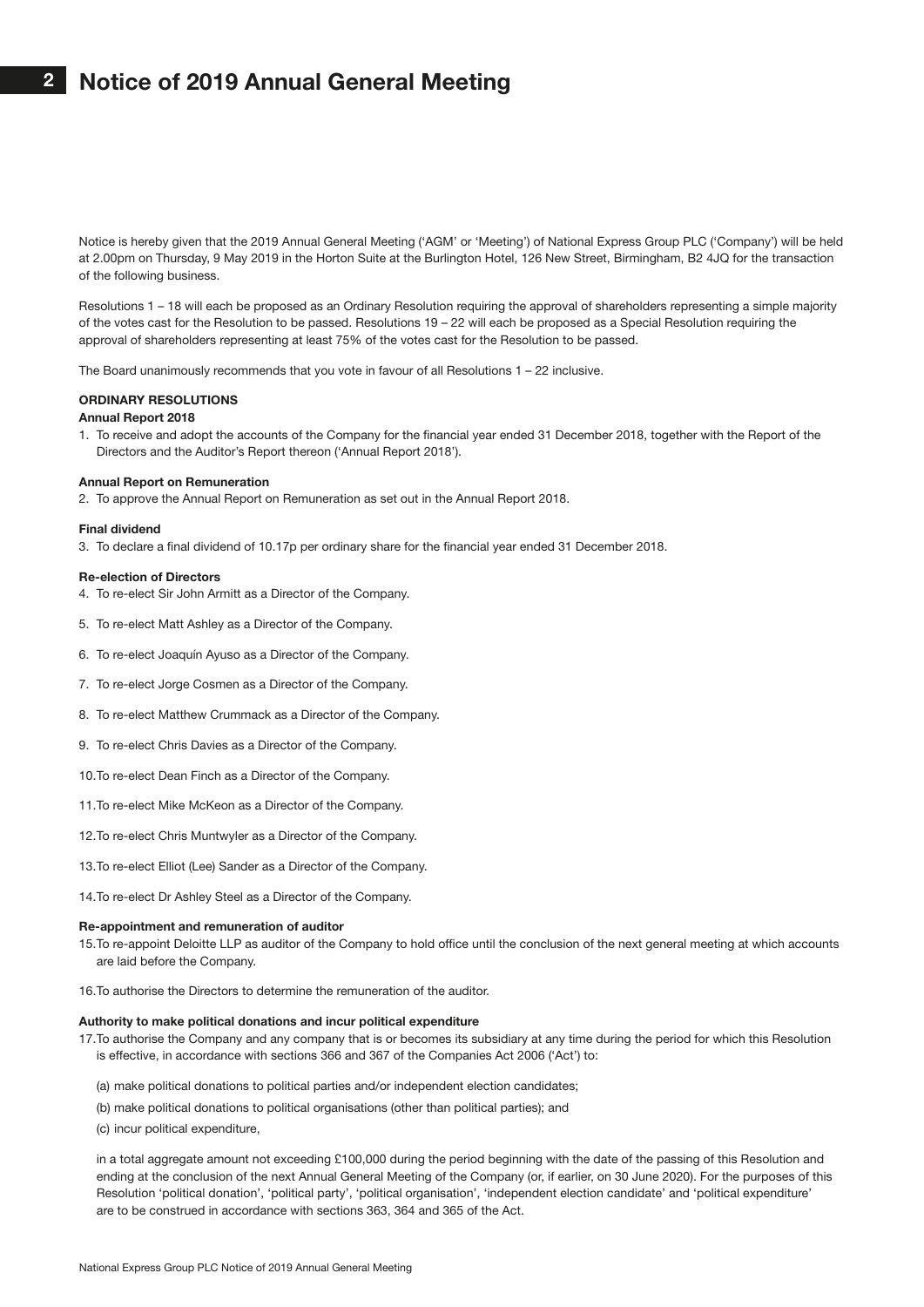#### Authority to allot securities

- 18.That the Directors be generally and unconditionally authorised for the purposes of section 551 of the Companies Act 2006 ('Act'), to exercise all powers of the Company to allot shares in the Company and to grant rights to subscribe for, or convert any security into, shares in the Company:
	- (a) up to an aggregate nominal amount (within the meaning of section 551(3) and (6) of the Act) of £8,528,977 (such amount to be reduced by the nominal amount allotted or granted under (b) below in excess of such sum); and
	- (b) comprising equity securities (as defined in section 560 of the Act) up to an aggregate nominal amount (within the meaning of section 551(3) and (6) of the Act) of £17,057,954 (such amount to be reduced by any allotments or grants made under (a) above) in connection with or pursuant to an offer by way of a rights issue in favour of: (i) holders of ordinary shares in proportion (as nearly as practicable) to the respective number of ordinary shares held by them on the record date for such allotment, and (ii) holders of any other class of equity securities entitled to participate therein or, if the Directors consider it necessary, as permitted by the rights of those securities, but in either case subject to such exclusions or other arrangements as the Directors may consider necessary or appropriate to deal with fractional entitlements, treasury shares, record dates or legal, regulatory or practical difficulties which may arise under the laws of, or the requirements of any regulatory body or stock exchange in, any territory or any other matter whatsoever,

these authorisations to expire at the conclusion of the next Annual General Meeting of the Company (or, if earlier, 30 June 2020) save that the Company may before such expiry make any offer or agreement which would or might require shares to be allotted or rights to be granted after such expiry and the Directors may allot shares, or grant rights to subscribe for, or to convert any security into, shares, in pursuance of any such offer or agreement as if the authorities conferred hereby had not expired.

#### SPECIAL RESOLUTIONS

#### General authority to disapply pre-emption rights

19.That, subject to the passing of Resolution 18 set out in the Notice of the 2019 Annual General Meeting of the Company, the Directors be given power pursuant to sections 570(1) and 573 of the Companies Act 2006 ('Act') to:

- (a) allot equity securities (as defined in section 560 of the Act) of the Company for cash pursuant to the authority conferred by that Resolution; and
- (b) sell ordinary shares (as defined in section 560(1) of the Act) held by the Company as treasury shares for cash, as if section 561 of the Act did not apply to any such allotment or sale, provided that this power shall be limited to the allotment of equity securities for cash and the sale of treasury shares:
	- (i) in connection with or pursuant to an offer of or invitation to acquire equity securities (but in the case of the authority granted under Resolution 18 (b) set out in the Notice of the 2019 Annual General Meeting of the Company, by way of a rights issue only) in favour of holders of ordinary shares in proportion (as nearly as practicable) to the respective number of ordinary shares held by them on the record date for such allotment or sale (and holders of any other class of equity securities entitled to participate therein or, if the Directors consider it necessary, as permitted by the rights of those securities) but subject to such exclusions or other arrangements as the Directors may consider necessary or appropriate to deal with fractional entitlements, treasury shares, record dates or legal, regulatory or practical difficulties which may arise under the laws of, or the requirements of any regulatory body or stock exchange in, any territory or any other matter whatsoever; and
	- (ii) in the case of the authorisation granted under Resolution 18 (a) set out in the Notice of the 2019 Annual General Meeting of the Company (or in the case of any sale of treasury shares), and otherwise than pursuant to paragraph (i) of this Resolution, up to an aggregate nominal amount of £1,279,346,

and shall expire at the conclusion of the next Annual General Meeting of the Company (or, if earlier, on 30 June 2020), save that the Company may before such expiry make any offer or agreement that would or might require equity securities to be allotted, or treasury shares to be sold, after such expiry and the Directors may allot equity securities, or sell treasury shares, in pursuance of any such offer or agreement as if the power conferred hereby had not expired.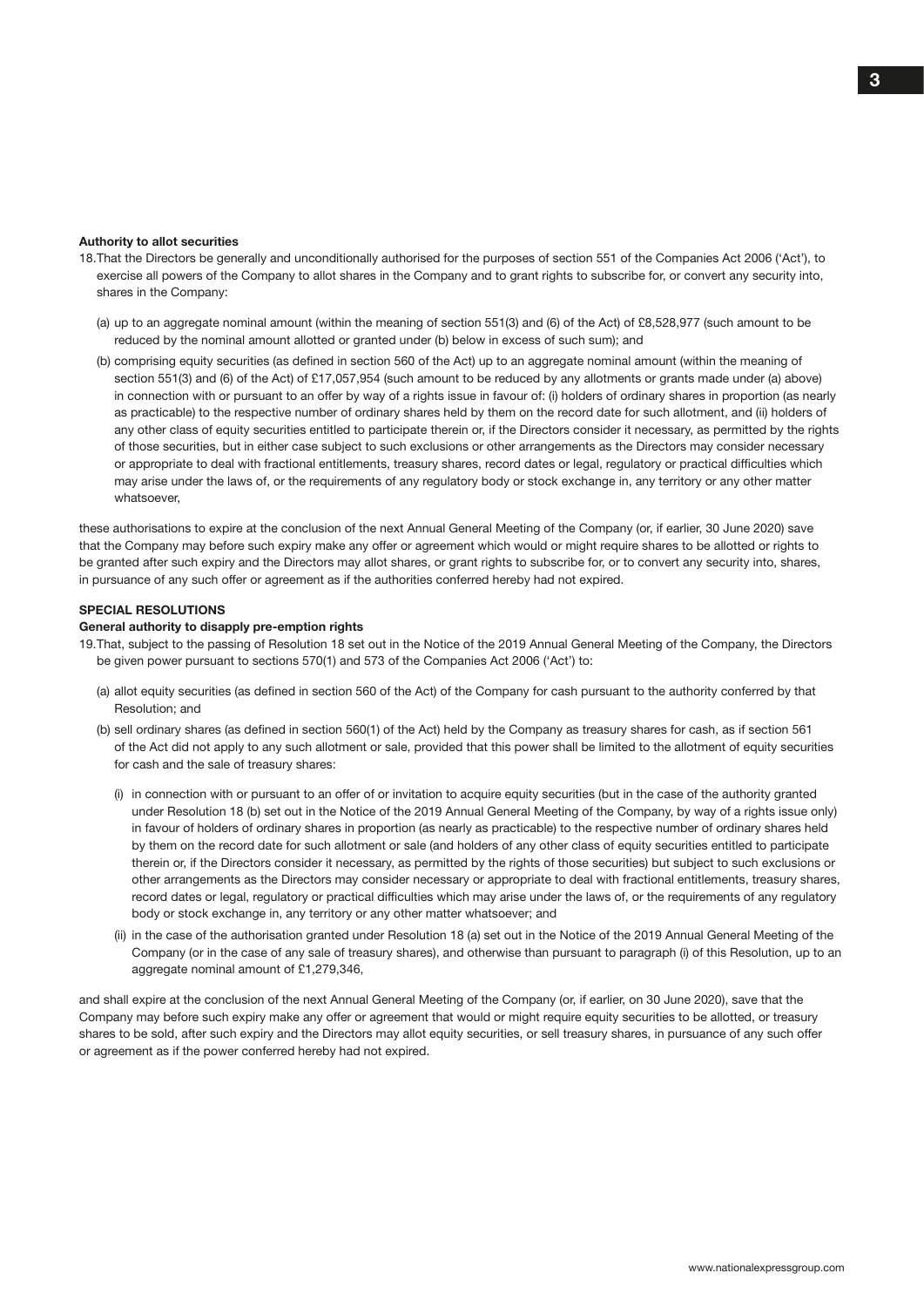#### Specific authority to disapply pre-emption rights

- 20.That, subject to the passing of Resolutions 18 and 19 set out in the Notice of the 2019 Annual General Meeting of the Company, and in addition to the power given by that Resolution 19, the Directors be given power pursuant to sections 570(1) and 573 of the Companies Act 2006 ('Act') to:
	- (a) allot equity securities (as defined in section 560 of the Act) of the Company for cash pursuant to the authorisation conferred by paragraph (a) of Resolution 18; and
	- (b) sell ordinary shares (as defined in section 560(1) of the Act) held by the Company as treasury shares for cash,

as if section 561 of the Act did not apply to any such allotment or sale, provided that this power shall be:

- (i) limited to the allotment of equity securities for cash and the sale of treasury shares up to an aggregate nominal amount of £1,279,346; and
- (ii) used only for the purposes of financing (or refinancing, if the authority is to be used within six months after the original transaction) a transaction which the Directors have determined to be an acquisition or other capital investment of a kind contemplated by the Statement of Principles on Disapplying Pre-Emption Rights published by the Pre-Emption Group, or for any other purposes as the Company in general meeting may at any time by Special Resolution determine,

and shall expire at the conclusion of the next Annual General Meeting of the Company (or, if earlier on 30 June 2020), save that the Company may before such expiry make any offer or agreement that would or might require equity securities to be allotted, or treasury shares to be sold, after such expiry and the Directors may allot equity securities, or sell treasury shares, in pursuance of any such offer or agreement as if the power conferred hereby had not expired.

#### Authority to purchase own shares

- 21.That the Company be generally and from time to time unconditionally authorised for the purposes of section 701 of the Companies Act 2006 ('Act') to make market purchases (within the meaning of section 693(4) of the Act) of the Company's ordinary shares on such terms and in such manner as the Directors shall determine, provided that:
	- (a) the maximum aggregate number of ordinary shares which may be purchased is 51,173,864, representing approximately 10% of the issued share capital of the Company as at 13 March 2019;
	- (b) the minimum price which may be paid for each ordinary share is 5p (exclusive of expenses);
	- (c) the maximum price (exclusive of expenses) which may be paid for each ordinary share is an amount equal to the higher of (i) 105% of the average middle market quotations for an ordinary share of the Company as derived from the Daily Official List published by the London Stock Exchange plc for the five business days prior to the date on which such share is contracted to be purchased; and (ii) the higher of the price of the last independent trade of an ordinary share and the highest current independent bid for an ordinary share on the trading venues where the purchase is carried out);
	- (d) unless previously renewed, revoked or varied, this authority shall expire at the conclusion of the next Annual General Meeting of the Company (or, if earlier, on 30 June 2020); and
	- (e) the Company may, before this authority expires, make a contract to purchase shares which would or might be executed wholly or partly after the expiry of this authority, and may make purchases of shares pursuant to it as if this authority had not expired.

#### Notice of General Meetings

22.That a General Meeting of the Company (other than an Annual General Meeting) may be called on not less than 14 clear days' notice.

By Order of the Board

J. Nym.

Jennifer Myram Group Company Secretary 28 March 2019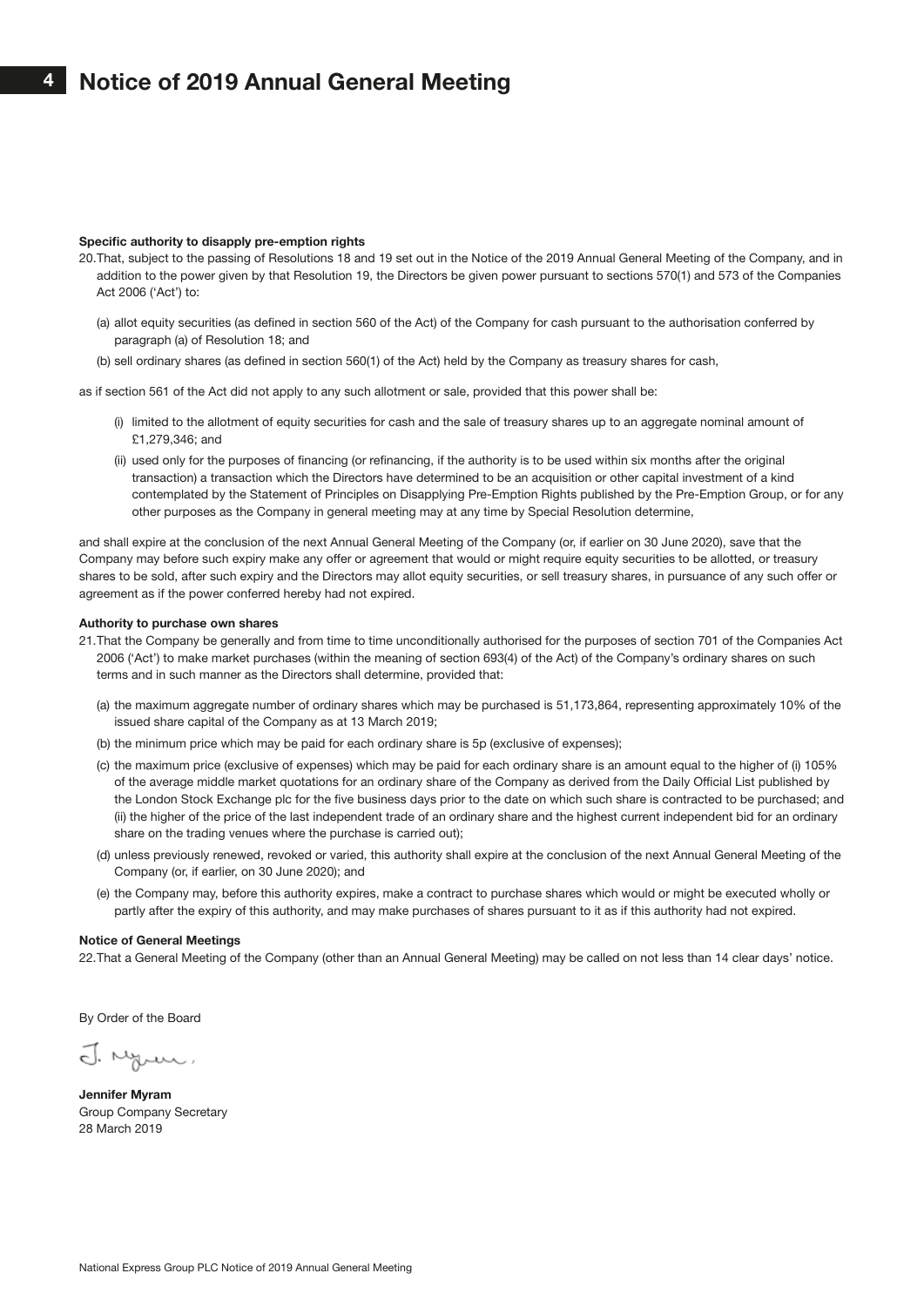#### ORDINARY RESOLUTIONS

#### Resolution 1 – Annual Report 2018

The Directors are required to present to shareholders at the AGM the Company's audited accounts and the reports of the Directors and the auditor of the Company for the year ended 31 December 2018 ('Annual Report 2018'). The Annual Report 2018 may be accessed on the Company's website (www.nationalexpressgroup.com/ar2018) or, alternatively, a copy may be obtained by writing to the Company Secretary at National Express Group PLC, National Express House, Birmingham Coach Station, Mill Lane, Digbeth, Birmingham B5 6DD.

#### Resolution 2 – Annual Report on Remuneration

This Resolution seeks shareholder approval for the Annual Report on Remuneration, which forms part of the Directors' Remuneration Report, as set out on pages 82 – 99 of the Annual Report 2018.

The Annual Report on Remuneration sets out details of the payments and share awards made to Directors under the Company's Directors' Remuneration Policy ('Policy') in connection with their performance, and that of the Company, during the year ended 31 December 2018. The vote on the Annual Report on Remuneration is advisory in nature in that payments made or promised to Directors will not have to be repaid, reduced or withheld in the event that this Resolution is not passed.

In accordance with legislation, the Company offered shareholders at the 2018 AGM a binding vote to approve the Policy which it is required to do at least once every three years. It was approved by shareholders with a 95.7% vote in favour and it has been applied by the Company since approval. The current Policy, which is intended to last for three years until the AGM in 2021, is set out in full on pages 74 – 84 of the Company's Annual Report 2017 and on its website at www.nationalexpressgroup.com/about-us/corporategovernance/remuneration.

The Company's auditor, Deloitte LLP, has audited those parts of the Annual Report on Remuneration required to be audited and its opinion forms part of its independent report to shareholders which can be found on pages 106 – 113 of the Annual Report 2018.

#### Resolution 3 – Final dividend

The Directors recommend a final dividend of 10.17p per ordinary share for the financial year ended 31 December 2018. If approved, the final dividend will be paid on 14 May 2019 to those shareholders on the Company's statutory register of members as at the close of business on 23 April 2019. Together with the interim dividend paid of 4.69p, this will make a total dividend for the year of 14.86p per ordinary share, up 10% on last year (2017: 13.51p).

#### Resolutions 4 to 14 – Re-election of Directors

In accordance with the Board's policy, and in line with legislation and the UK Corporate Governance Code, all existing Directors are required to stand for re-election to office at each AGM of the Company. Accordingly, Resolutions 4-14 (inclusive) seek shareholder approval for the re-election of all the Company's current Directors, each of whom has confirmed their willingness to remain in office.

Before being proposed for re-election, and under the direction of the Chairman (or the Senior Independent Director in respect of the Chairman himself), each of the Directors has undergone a formal performance evaluation. Having assessed the outcome of those evaluations, the Board is satisfied that:

- − each Director continues to contribute effectively and remains committed to the role. This consideration of effectiveness is based on, amongst other things, relevant business and operational skills, industry and sector experience and expertise, geographical knowledge and other personal characteristics and contributions individuals may make (including diversity considerations) to the overall balance of skills, knowledge and capability of the Board as a whole, as well as the commitment of time for Board and Committee meetings and other duties in fulfilment of their role; and
- − each of the Non-Executive Directors, excluding the Chairman and Jorge Cosmen, remains independent in both character and judgement and there are no relationships or circumstances likely to affect their independence.

Accordingly, the Board recommends the re-election of all current Directors. The biographical details of each Director seeking re-election can be found on pages 56 and 57 of this Notice and demonstrate that the key strengths, experiences and contribution of the current Directors, both individually and collectively, are and continue to be important in both providing an invaluable perspective on the Company's business and in seeking to achieve the Company's long-term success.

Details of this year's Board, Committee and Director performance evaluation can be found in the Effectiveness section of the Corporate Governance report on pages 52 – 61 of the Annual Report 2018.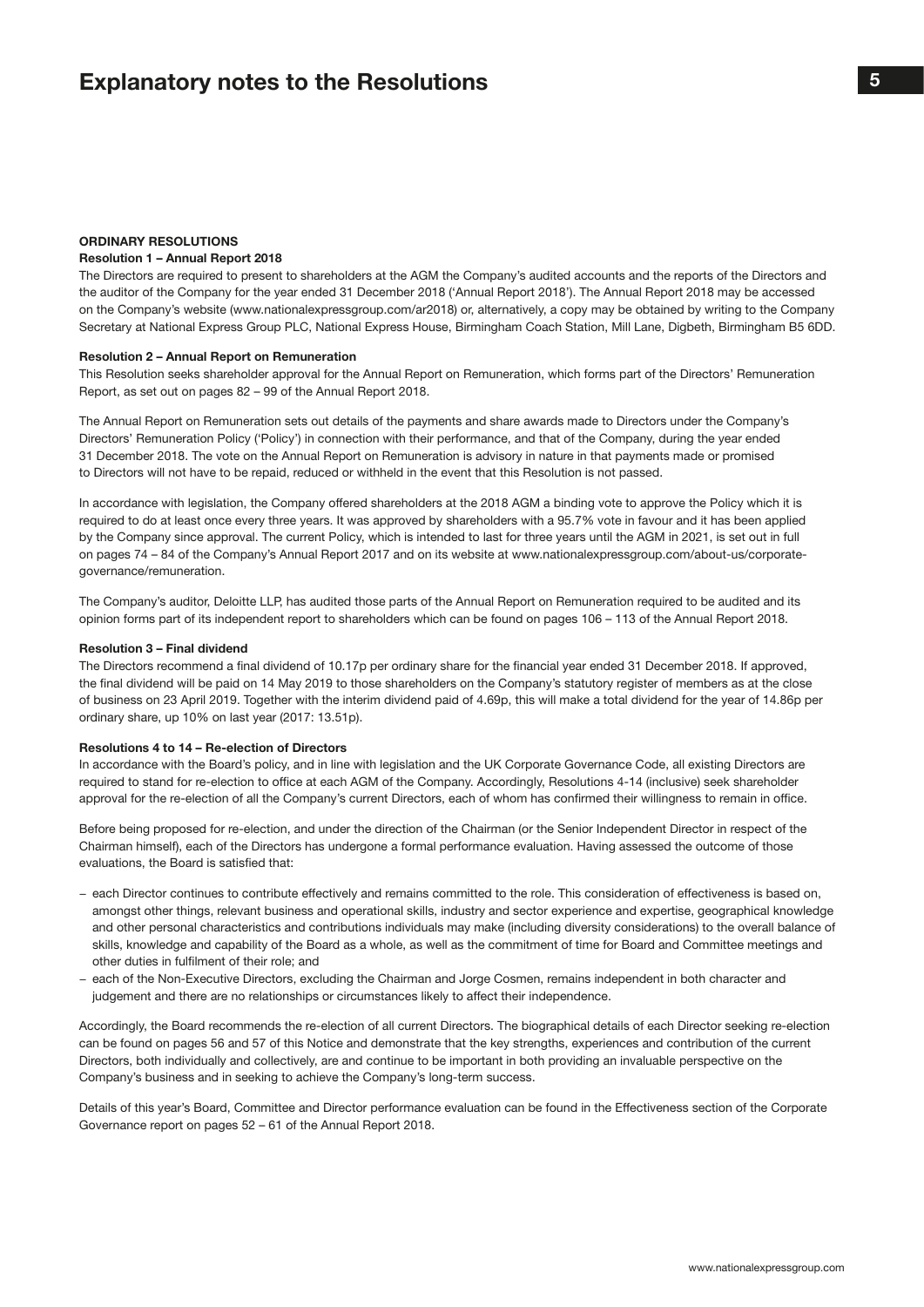#### Resolutions 15 and 16 – Re-appointment and remuneration of the auditor

Shareholders are required to re-appoint the auditor at each general meeting at which audited accounts are presented. Resolution 15 proposes the re-appointment of Deloitte LLP as auditor of the Company until the conclusion of the Company's next general meeting at which accounts are laid before shareholders. The Directors are proposing this appointment following a recommendation made to it by the Audit Committee. It is normal practice for the Directors to be authorised to determine the level of the auditor's remuneration for the ensuing year. Resolution 16 proposes to give such authority to the Directors.

#### Resolution 17 – Authority to make political donations

Part 14 of the Companies Act 2006 ('Act'), amongst other things, prohibits the Company and its subsidiaries from making political donations to a political party or other political organisation or an independent election candidate or from incurring political expenditure unless authorised by the Company's shareholders.

It remains the Company's policy not to make any political donations or incur any political expenditure and neither the Company nor any of its subsidiaries has any intention of using the authority for this purpose. However, the Act defines "political party", "political organisation", "political donation" and "political expenditure" very widely and the Company or any of its subsidiaries may incur expenditure such as advertising, sponsorship or attendance at events organised by political parties, or the hiring of stands and exhibition space at national and regional political conferences which may fall within the wide definitions. Accordingly, the Company wishes to ensure that neither it nor any of its subsidiaries inadvertently commits any breaches of the Act and Resolution 17 seeks authority for the Company and its subsidiaries to incur such expenditure up to a maximum of £100,000 in aggregate.

#### Resolution 18 – Authority to allot shares

The Directors require authorities from shareholders to allot shares and rights to subscribe for, or convert any security into, shares. The authorities granted at last year's AGM are due to expire at this year's AGM.

Accordingly, Resolution 18 will be proposed as an Ordinary Resolution to grant new authorities to allot shares and rights to subscribe for, or convert any security into, shares. If given, these authorities will expire at the conclusion of the AGM of the Company in 2020 or, if earlier, on 30 June 2020).

Paragraph (a) of Resolution 18 will allow the Directors to allot ordinary shares up to a maximum nominal amount of £8,528,977, representing approximately one third of the Company's existing issued share capital as at 13 March 2019, being the latest practicable date prior to publication of this Notice. In accordance with the latest institutional guidelines issued by the Investment Association ('IA'), paragraph (b) of Resolution 18 will also allow Directors to allot, including the ordinary shares referred to in paragraph (a) of Resolution 18, further ordinary shares in connection with a pre-emptive offer by way of a rights issue to ordinary shareholders up to a maximum nominal amount of £17,057,954, representing approximately two thirds of the Company's existing issued share capital calculated as at 13 March 2019.

The Directors do not have any current intention to exercise these authorities. However, they consider it appropriate to maintain the flexibility that these authorities provide. It is intended to renew this authority at successive AGMs. The Company does not currently hold any of its shares in treasury. If the Directors do exercise the authority conferred by Resolution 18 (b), the Directors intend to follow best practice as regards its use as recommended by the IA.

#### SPECIAL RESOLUTIONS

#### Resolutions 19 and 20 – General and specific authority to disapply pre-emption rights

The Directors require additional authority from shareholders to allot equity securities of the Company or to sell treasury shares where they propose to do so for cash and otherwise than to existing shareholders pro rata to their holdings. The authority granted at last year's AGM is due to expire at this year's AGM.

Accordingly, Resolution 19 will be proposed as a Special Resolution to grant such authority. Apart from offers or invitations in proportion to the respective number of shares held, the power will be limited to the allotment of equity securities and sale of treasury shares for cash up to an aggregate nominal value of £1,279,346 which represents approximately 5% of the issued share capital of the Company as at 13 March 2019, being the latest practicable date before publication of this Notice. If given, this authority will expire at the conclusion of the AGM of the Company in 2020 (or, if earlier, on 30 June 2020). The figure of 5% reflects the Pre-Emption Group's Statement of Principles for the disapplication of pre-emption rights ('Statement of Principles'). The Directors will have due regard to the Statement of Principles in relation to any exercise of this power; in particular they do not intend to allot shares for cash on a non-pre-emptive basis pursuant to this power in excess of an amount equal to 7.5% of the total issued ordinary share capital of the Company (excluding treasury shares) in any rolling three-year period, without prior consultation with shareholders.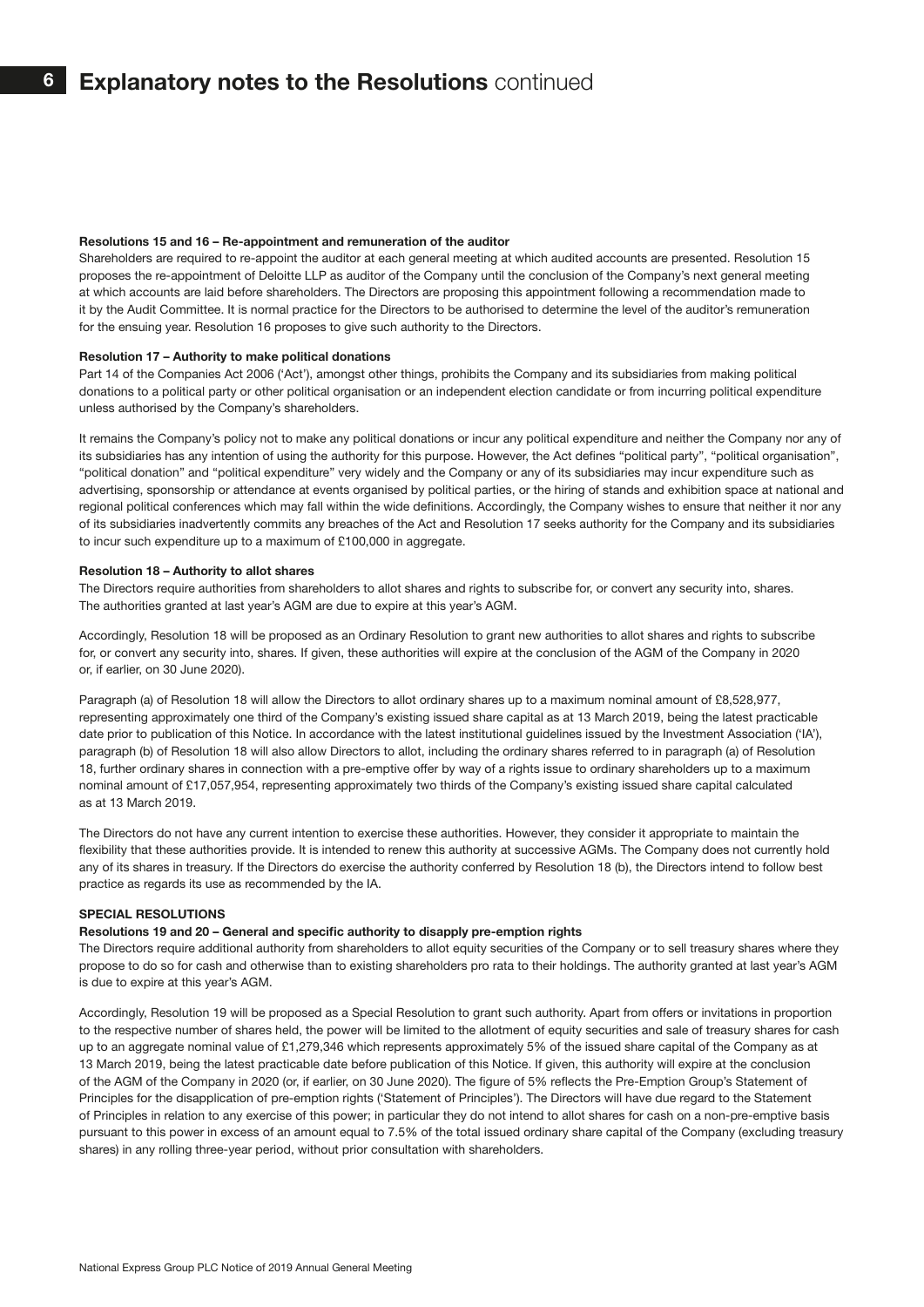The Directors are again also seeking a further power from shareholders to allot equity securities or sell treasury shares for cash otherwise than to existing shareholders pro rata to their holdings, to reflect the Statement of Principles. Accordingly, Resolution 20 will be proposed as a Special Resolution to grant such power. The power will be limited to the allotment of equity securities and sales of treasury shares for cash up to an aggregate nominal value of £1,279,346, being 5% of the Company's issued ordinary share capital (excluding treasury shares) as at 13 March 2019, the latest practicable date prior to publication of this Notice. This is in addition to the 5% referred to in Resolution 19. If given, this power will expire at the conclusion of the AGM of the Company in 2020 (or, if earlier, on 30 June 2020). The Directors will have due regard to the Statement of Principles in relation to any exercise of this power and in particular they confirm that they intend to use this power only in connection with a transaction which they have determined to be an acquisition or other capital investment (of a kind contemplated by the Statement of Principles) which is announced contemporaneously with the announcement of the issue, or which has taken place in the preceding six month period and is disclosed in the announcement of the issue.

#### Resolution 21 – Authority to purchase own shares

The Company may buy its own shares with the authority of shareholders. Resolution 21, which will be proposed as a Special Resolution, seeks to renew the current authority given at last year's AGM until the conclusion of the AGM in 2020 (or, if earlier, until 30 June 2020). The Resolution specifies the maximum number of shares that may be purchased, which represents approximately 10% of the Company's issued share capital as at 13 March 2019, being the latest practicable date before publication of this Notice. Resolution 21 also specifies the highest and lowest prices at which shares may be purchased by the Company under this authority.

Any shares purchased under this authority will either be treated as cancelled or held as treasury shares. Listed companies, with authorisation from shareholders, may buy and hold their own shares in treasury instead of cancelling them immediately. Shares held as treasury shares can in the future be cancelled, re-sold or used to provide shares for employee share schemes. No dividends are paid on shares whilst held in treasury and no voting rights attach to treasury shares.

The same authority given at the 2018 AGM was not used during the year and the Directors have no present intention of exercising the authority conferred by Resolution 21. The authority is being sought in order to preserve flexibility and if Resolution 21 is approved, this authority will be used only if it is likely to lead to an increase in earnings per share and the Directors are satisfied that this is in the best long-term interests of shareholders.

For information, as at 13 March 2019, being the latest practicable date before publication of this Notice, there were 6,156,589 options outstanding over the Company's shares representing approximately 1.0% of the issued share capital of the Company.

#### Resolution 22 – Notice of General Meetings

The Act, as amended by the Companies (Shareholders' Rights) Regulations 2009, requires the Company to give at least 21 clear days' notice for a General Meeting of the Company unless shareholders approve a shorter notice period, which cannot however be less than 14 clear days. (AGMs must continue to be held on at least 21 clear days' notice.) Resolution 22, which will be proposed as a Special Resolution, seeks shareholder approval to preserve the ability of the Company to call General Meetings, other than Annual General Meetings, on at least 14 clear days' notice. The approval will be effective until the Company's next AGM, when it is intended that a similar resolution will be proposed.

The flexibility offered by this Resolution will be used where, taking into account the circumstances, the Directors consider this appropriate in relation to the business to be considered at the meeting in question and where it is thought to be to the advantage of shareholders as a whole.

The changes to the Act mean that in order to be able to call a General Meeting on less than 21 clear days' notice, the Company must make a means of electronic voting available to all shareholders for that meeting.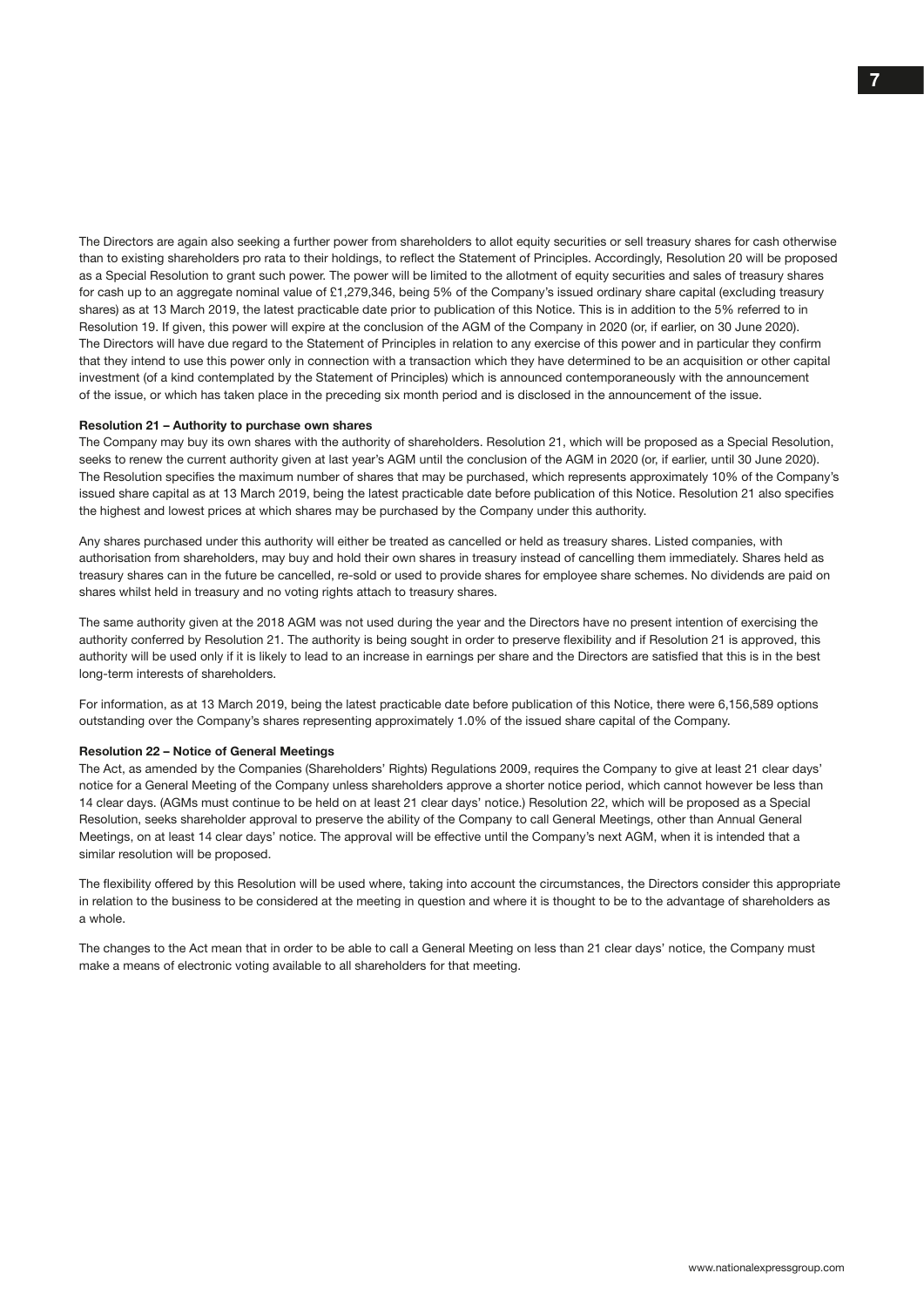We have in place a highly experienced Board of Directors. The independent Non-Executive Directors bring sound judgement and objectivity to the Board's deliberations and decision making process, helping to support and constructively challenge the executive team.





#### 1. Sir John Armitt CBE (73)  $\bigcirc$  S A Chairman (Non-Executive Director) Appointed: January 2013 and as Chairman

#### February 2013

Key strengths: Sir John has extensive, high-level international experience (including working with the Government at ministerial level) in the rail, engineering and construction industries. He also has significant board-level experience both as Chief Executive and Chairman. He was awarded a CBE in 1996 for his contribution to the rail industry and received a knighthood in 2012 for services to engineering and construction.

Previous experience includes:

- Chairman, Government Commission
- on the Thames Estuary (2017–2018) – President, Institution of Civil Engineers (2015-2016)
- Board member, Transport for London (2012-2016)
- Chairman, Olympic Delivery Authority (2007-2014)
- Chairman, Engineering and Physical Science Research Council (2007-2012)
- Chief Executive, Network Rail (including its predecessor, Railtrack) (2001-2007)
- Chief Executive, Costain Group PLC (1997-2001)
- Chief Executive, Union Railways (1993-1997)
- Various roles, John Laing PLC (1966–1993)
- Current external appointments:
- Non-executive director, Berkeley Group Holdings PLC and Expo 2020
- Chairman, City & Guilds Group and
- National Infrastructure Commission

#### 2. Dean Finch (52) Group Chief Executive

#### Appointed: February 2010

Key strengths: Dean is a qualified chartered accountant. He has more than 30 years' commercial, financial and operational experience of the transport sector gained in both Europe and North America, including working for the office of Passenger Rail Franchising on the privatisation of train operating companies. He has a proven track record of improving operational performance and delivering financial success in bus, coach and rail businesses. He also has substantial executive leadership and listed company experience.

- Previous experience includes:
- Non-executive director, Royal Free London NHS Foundation Trust (2014-2016)
- Group Chief Executive, Tube Lines (2009-2010)
- Group Chief Operating Officer and various other senior roles (including Group Finance and Commercial Director, President and CEO, North America and Managing Director, Rail Division), FirstGroup plc (1999-2009)

– KPMG, specialising in Corporate Transaction Support Services (1987-1999)

Current external appointments: None



#### 3. Chris Davis (48) Group Finance Director Appointed: May 2017

Key strengths: Chris is a qualified management accountant. He has more than 25 years' international finance, strategic, IT and commercial experience with a strong global track-record across developed and emerging markets.

#### Previous experience includes:

- Group Financial Controller and Treasurer, Inchcape plc (2013-2017)
- Interim Group Chief Financial Officer, Inchcape plc (2016)
- Chief Financial Officer (North America), Diageo plc (2010-2012)
- Various senior roles (including Managing Director, Diageo Business Services; UK Finance Director; Strategy Director, Africa; Interim Managing Director, Guinness Nigeria), Diageo plc (2003-2013)
- IT programmes management, The Boots Company plc (1997-1999)
- International IT and strategy consulting experience at Andersen Consulting and
- Marakon Associates
- Current external appointments: None

#### 4. Matt Ashley (45)

### Executive Director

Appointed: January 2015 Key strengths: Matt is a qualified chartered accountant and brings significant international financial, corporate and operational experience to the Board gained from both within and outside National Express. At National Express, he has previously held Group and divisional finance roles, including Group Finance Director responsible for financial reporting, tax, treasury, investment appraisal, IT, investor relations and financial strategy. Pre-National Express, and in addition to auditing, Matt has supported complex corporate transactions of several multi-national companies. In his current role, he brings his financial and analytical skills together with his understanding of the Transport sector and its operations.

#### Previous experience includes:

- Group Finance Director, National Express Group PLC (2014-2017)
- Group Financial Controller, National Express Group PLC (2010-2014) – Director (Transport, Infrastructure, Listed
- companies), Deloitte (2002-2010) Current external appointments: None





#### 5. Jorge Cosmen (50)  $(N)$   $(S)$ Deputy Chairman (Non-Executive Director) Appointed: December 2005

Key strengths: Jorge is a non-independent Director with a connection to the Company's largest shareholder, the Cosmen family. He has accumulated a wealth of experience in international business development and has an International MBA from the Instituto de Empresa in Madrid.

#### Previous experience includes:

- Chairman, ALSA Group (until acquired by National Express Group) (1999-2005)
- Corporate Manager, ALSA Group (1995-1999)
- Current external appointments:
- Non-executive director, Bankia SA

#### 6. Lee Sander (62)  $\textcircled{A} \otimes \textcircled{R} \otimes \textcircled{I}$ Senior Independent (Non-Executive) Director

#### Appointed: June 2011

Key strengths: Lee has a wealth of experience in the transportation, engineering, construction and global architectural sectors. He brings unparalleled US mobility industry knowledge and network from an engineering, customer and academic perspective.

#### Previous experience includes:

- Managing Director (Global Transportation and US Infrastructure), Hatch (2017-2018)
- Senior External Adviser, McKinsey & Company (2016-2017)
- President, The I. Grace Company (2015-2016)
- President, The HAKS Group Inc (2012-2015)
- Group Chief Executive (Global
- Transportation), AECOM (2009-2011) – Chief Executive Officer, Metropolitan Transportation Authority of New York
- (2007-2009)
- Senior Vice President (Global
- Transportation), AECOM (1996-2006) – Commissioner, New York City Department
- of Transportation (1994-1996) – Founder, Rudin Center for Transportation
- Policy and Management at New York **University**

#### Current external appointments:

- President (Americas), Bombardier
- Transportation – Chairman Emeritus, Regional Plan Association
- Vice Chairman, Greater Jamaica Development Corporation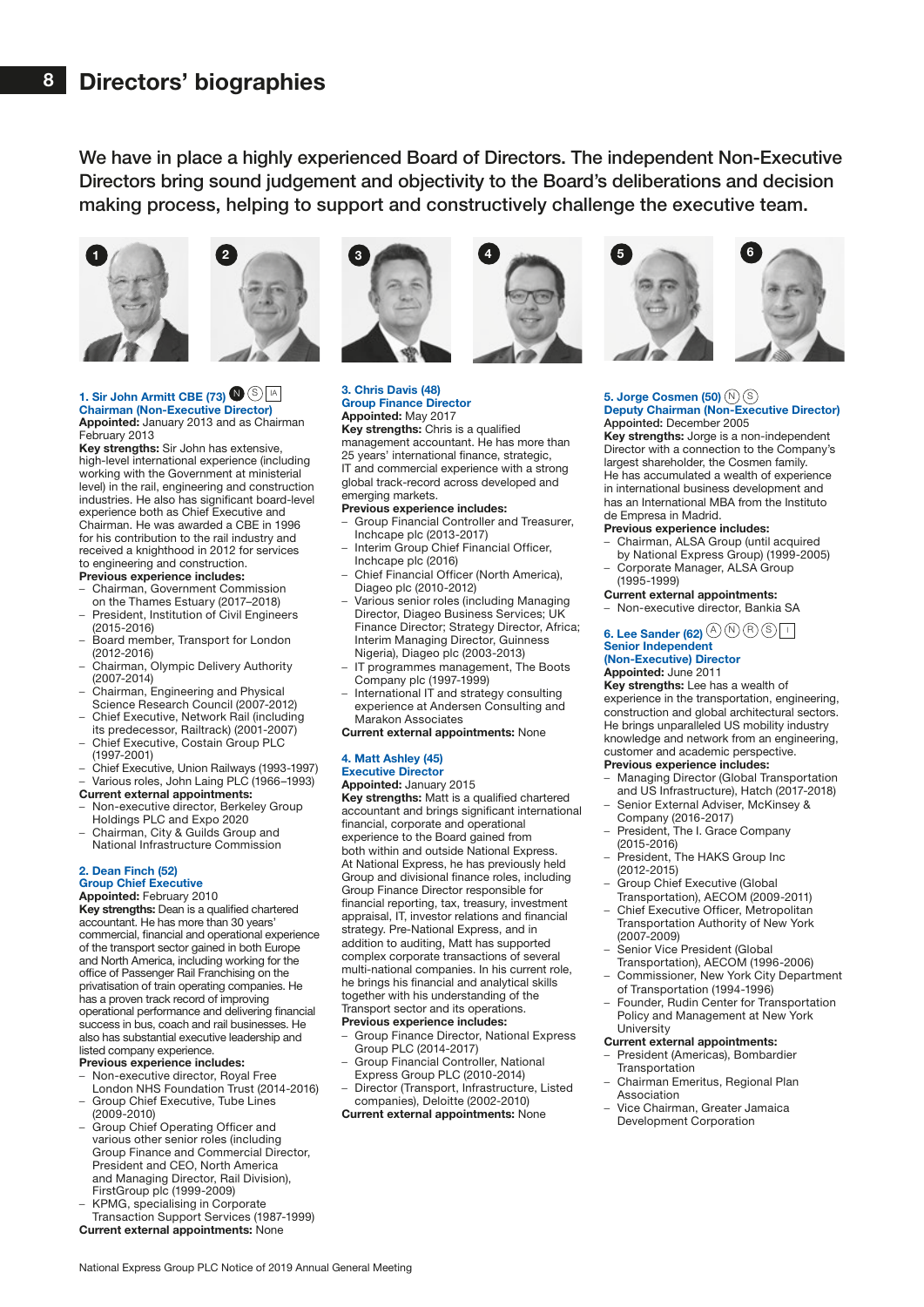

- (A) Audit Committee
- $\widehat{N}$  Nominations Committee
- $(R)$  Remuneration Committee





#### 7. Mike McKeon  $(62)$   $\bigcirc$   $\bigcirc$   $\bigcirc$ Non-Executive Director Appointed: July 2015

Key strengths: Mike is a chartered accountant. He has developed his core skills and extensive, wide-ranging international experience over many years of financial and business management in various sectors. He has acquired in-depth knowledge of how to develop and effect strategy, and of restructuring different businesses and operations to achieve success.

#### Previous experience includes:

- Senior Independent Director and Chairman of the Audit Committee, The Merchants Trust PLC (2008-2017)
- Chief Financial Officer, Severn Trent plc (2005-2015)
- Chief Financial Officer, Novar plc (2000-2005)
- Various senior business roles, both in the UK and overseas, at Rolls-Royce plc, CarnaudMetalbox, Elf Atochem and PricewaterhouseCoopers

Current external appointments: None

#### 8. Jane Kingston (61)  $\mathbb{N}$  **B**  $\circledS$  I Non-Executive Director

#### Appointed: February 2014

Key strengths: Jane is an accomplished human resources professional and executive of more than 30 years' standing with significant experience in developing high performing global organisations and business cultures. She has extensive international experience, having had responsibility for the people agenda in most parts of the world at some point during her career, and in a wide range of industries.

- Previous experience includes:
- Group Human Resources Director,
- Compass Group PLC (2006-2016) – Group Human Resources Director, BPB PLC (2002-2006)
- Senior HR roles at Enodis PLC, Blue Circle PLC (now Lafarge SA), and Coats Viyella PLC

#### Current external appointments:

– Non-executive director, Inchcape plc and Spirax-Sarco Engineering plc (where she is also Remuneration Committee Chair)



#### 9. Chris Muntwyler (66)  $\textcircled{A} \textcircled{N}$  S Non-Executive Director Appointed: May 2011

Key strengths: Chris has more than 30 years' international experience in the IT, aviation and transport industries. He has gained recognition for his achievements relating to business transformations and the effective management of high profile corporate mergers and company integrations. He is now a management consultant, specialising in effective and sustainable turnarounds for organisations, strategy development, leadership guidance, and customer and process orientation.

#### Previous experience includes:

- Non-executive director, Panalpina World Transport (Holding) Ltd (2010-2018)
- Non-executive director, Pilatus Aircraft Ltd (2008-2011)
- Member, CBI President's Committee (2007-2008)
- Chief Executive, DHL Express (UK) Ltd (2005-2008)
- Managing Director (Switzerland, Germany and Central Europe), DHL Express (1999-2005)
- Non-executive director, ATPCO (1991-1997)
- Various senior executive roles (Switzerland, Sweden and North America),
- Swiss Air (1972-1999) Current external appointments:
- President and CEO, Conlogic AG
- Non-executive director, Österreichische Post AG

### 10. Joaquín Ayuso (63)  $\circledR$  S Non-Executive Director

#### Appointed: June 2011 Key strengths: Joaquín has considerable

international experience in the transportation and infrastructure sector, as well as in finance and the regulated business environment. He has managed organisations with more than 100,000 employees with particular responsibility for operational activities. Previous experience includes:

- Chief Executive, Ferrovial SA (2002-2009)
- Non-executive director, Hispania Activos Inmobiliarios SA (2014-2018)
- Non-executive director, BUDIMEX (2000-2002)
- Non-executive director, BAA plc (2006-2007)

#### Current external appointments:

- Board Vice Chairman (Board Executive Committee member), Ferrovial
- Non-executive director (and Nominations Committee Chair), Bankia SA
- Chairman, Autopista del Sol SA
- Senior Advisor (Spain and Portugal), AT Kearney
- (S) Safety & Environment Committee
- IA Independent on appointment
- Independent



#### 11. Matthew Crummack (48)  $\circledR$  S Non-Executive Director Appointed: May 2015

Key strengths: Matthew has extensive experience in consumer product and digital service industries, across multiple functions on an international basis. His experience is directly relevant to National Express as we place customers at the heart of our strategy and constantly focus on delivering continuously improving services.

#### Previous experience includes:

- Deputy CEO and Chief Integration Officer, lastminute.com Group (2015)
- Chief Executive, lastminute.com (2011-2015)
- Senior Vice President (Lodging, Europe and US), Expedia (2008-2010),
- Various senior roles at Nestlé UK and Procter & Gamble

#### Current external appointments:

– Chief Executive Officer, Gocompare.com Group plc

#### 12. Dr Ashley Steel (59)  $(A \otimes B)$ Non-Executive Director Appointed: January 2016

Key strengths: Ashley has significant international consultancy experience and has acted as an adviser to FTSE-listed and Fortune 500 boards. Her skills include strategy development, M&A, organisation effectiveness, risk management and HR, all across multiple sectors including transport, professional services, media, technology, infrastructure and business services. She has a PhD in Management from Henley Business School.

#### Previous experience includes:

- Non-executive director, Civil Aviation Authority (2015-2018)
- Non-executive director, Ince & Co LLP (2015-2018)
- Member, British Airways International Business Advisory Board (2015-2016)
- Vice Chairman, KPMG LLP (2012-2014)
- Global Chair (Transport, Leisure and Logistics), KPMG LLP (2003-2014)
- European Board Member, KPMG LLP (2007-2010)
- UK Board Member, KPMG LLP (2003-2007)
- Global Executive Partner (Global Media, Telco, Technology Practice), KPMG LLP (200-2003)

#### Current external appointments:

– Non-executive director, Gocompare.com Group plc and the British Broadcasting Corporation (where she is also the Nations Representative for England)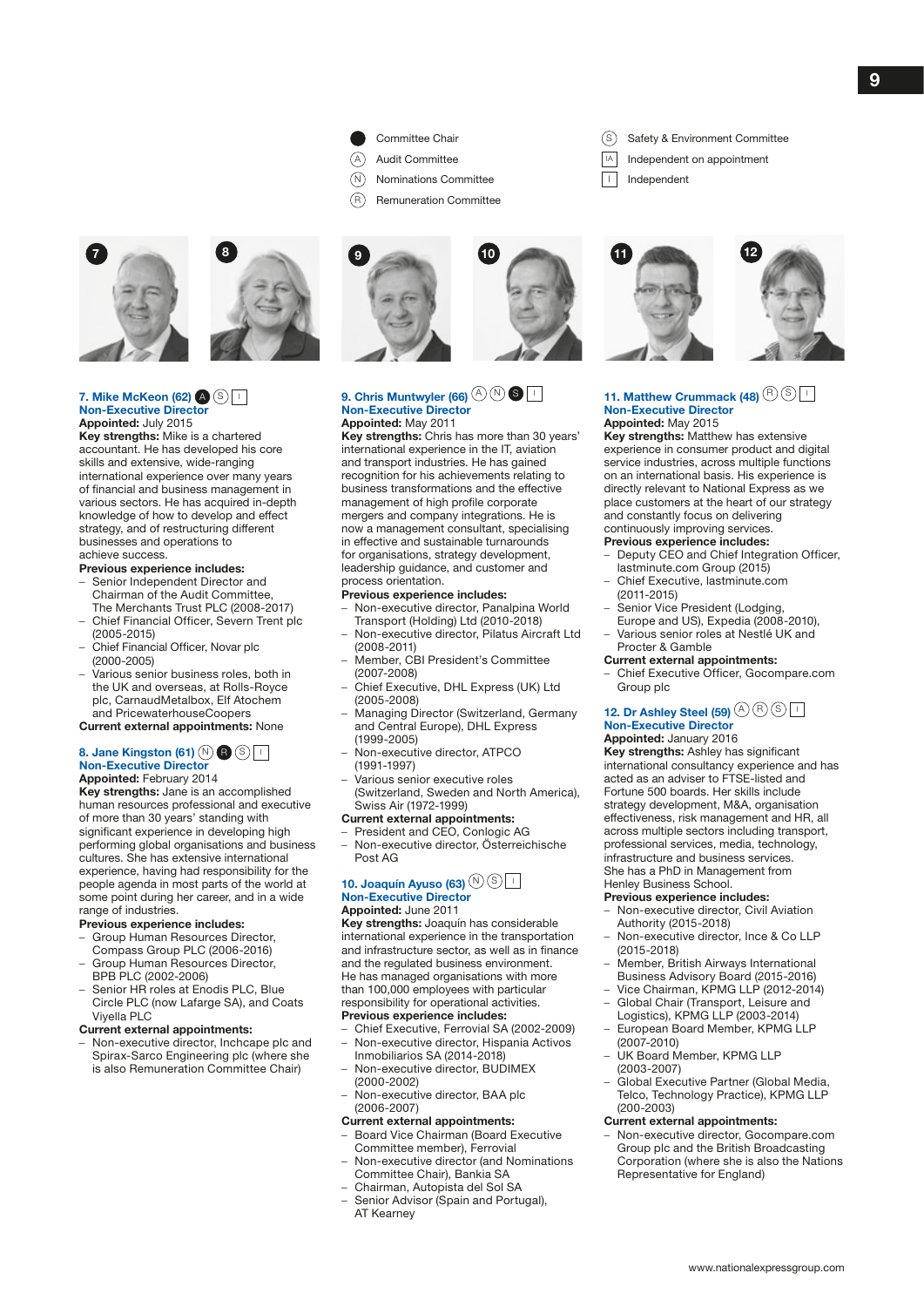#### Proxies

A shareholder is entitled to appoint another person as his or her proxy to exercise all or any of his or her rights to attend, to speak and to vote at the Meeting. A shareholder may appoint more than one proxy in relation to the Meeting, provided that each proxy is appointed to exercise the rights attached to a different share or shares held by them. A proxy need not be a shareholder of the Company.

If shareholders wish to appoint a proxy, they should complete a Form of Proxy (a personalised Form of Proxy is enclosed with this Notice) and send it to Equiniti Limited, Aspect House, Spencer Road, Lancing, West Sussex BN99 6DA so as to be received by not later than 2.00pm on Tuesday, 7 May 2019. Shareholders may also appoint a proxy online using the service provided by the Company's Registrars, Equiniti, at www.sharevote.co.uk or, if they are a CREST member, by using the electronic proxy service provided by Euroclear - see further details on page 13. The valid appointment of a proxy will not prevent a shareholder from attending and voting at the AGM in person, should they wish to do so.

If a shareholder appoints a proxy (either via the Form of Proxy, online or CREST), the proxy will be entitled to attend, speak and vote on the shareholder's behalf at the AGM and at any adjournment of that Meeting. The appointed proxy will use his/her discretion as to how to vote on any resolution which the shareholder has not given specific instructions on and on any other business transacted at the Meeting.

If you are a shareholder and do not have a Form of Proxy and believe that you should have one, or if you require additional forms, please contact our Registrars, Equiniti, at Aspect House, Spencer Road, Lancing, West Sussex BN99 6DA or telephone the shareholder helpline number on 0371 384 2152 for UK callers. The Equiniti overseas shareholder helpline number is +44 (0) 121 415 7047. Textel (for the hard of hearing) is also available on 0371 384 2255. Lines are open from 8.30am to 5.30pm Monday to Friday (excluding public holidays in England and Wales).

#### Information for participants in the Travel West Midlands Share Incentive Plan

If you are a participant in the Travel West Midlands Share Incentive Plan you may instruct the Trustees to vote the shares held by them on your behalf by lodging your votes online at www.sharevote.co.uk by no later than 2.00pm on Friday, 3 May 2019. You will need your voting ID, task ID and SIP reference number shown on the voting instruction card sent to you. Participants are not entitled to attend the AGM or appoint a proxy unless they are a shareholder in their own right.

#### Voting at the AGM

Votes at the AGM on all matters except for procedural issues will be taken on a poll. Voting by poll at the Meeting will be conducted on all Resolutions. The Directors believe that this produces more democratic results, as all shares voted at the Meeting and all proxy votes lodged before the Meeting are included in the results of the voting on a one share one vote basis. The voting results on all Resolutions will be notified shortly after the Meeting to the London Stock Exchange and posted on the Company's website at www.nationalexpressgroup.com.

#### Right to attend and vote

Pursuant to Regulation 41 of the Uncertificated Securities Regulations 2001 ('Regulations'), the Company specifies that in order to have the right to attend and vote at the Meeting (and also for the purpose of determining how many votes a person entitled to attend and vote may cast), a person must be entered on the Company's statutory register of members at 6.30pm on Tuesday, 7 May 2019 or, in the event of any adjournment, at 6.30pm on the date which is two days before the day of the adjourned Meeting. Changes to entries on the register of members after this time shall be disregarded in determining the right of any person to attend or vote at the Meeting.

Non-shareholders (who are accompanying shareholders) will only be admitted to the AGM at the discretion of the Company.

#### Documents on display

Copies of the Executive Directors' service contracts and letters of appointment of the Non-Executive Directors will be available for inspection at the registered office of the Company during usual business hours on any weekday (Saturday, Sunday or public holidays excluded) from the date of this Notice until the time of the AGM and will be available for inspection at the AGM for at least 15 minutes prior to the start of the Meeting until its conclusion.

#### Nominated Persons

A copy of this Notice has been sent for information only to persons who have been nominated by a shareholder (each a 'Nominated Person') to enjoy information rights under section 146 of the Companies Act 2006 ('Act'). The rights to appoint a proxy cannot be exercised by a Nominated Person: they can only be exercised by the shareholder. However, a Nominated Person may have a right under an agreement between him or her and the shareholder by whom he/she was nominated to be appointed as a proxy for the AGM or to have someone else so appointed. If a Nominated Person does not have such a right or does not wish to exercise it, he or she may have a right under such an agreement to give instructions to the shareholder as to the exercise of voting rights.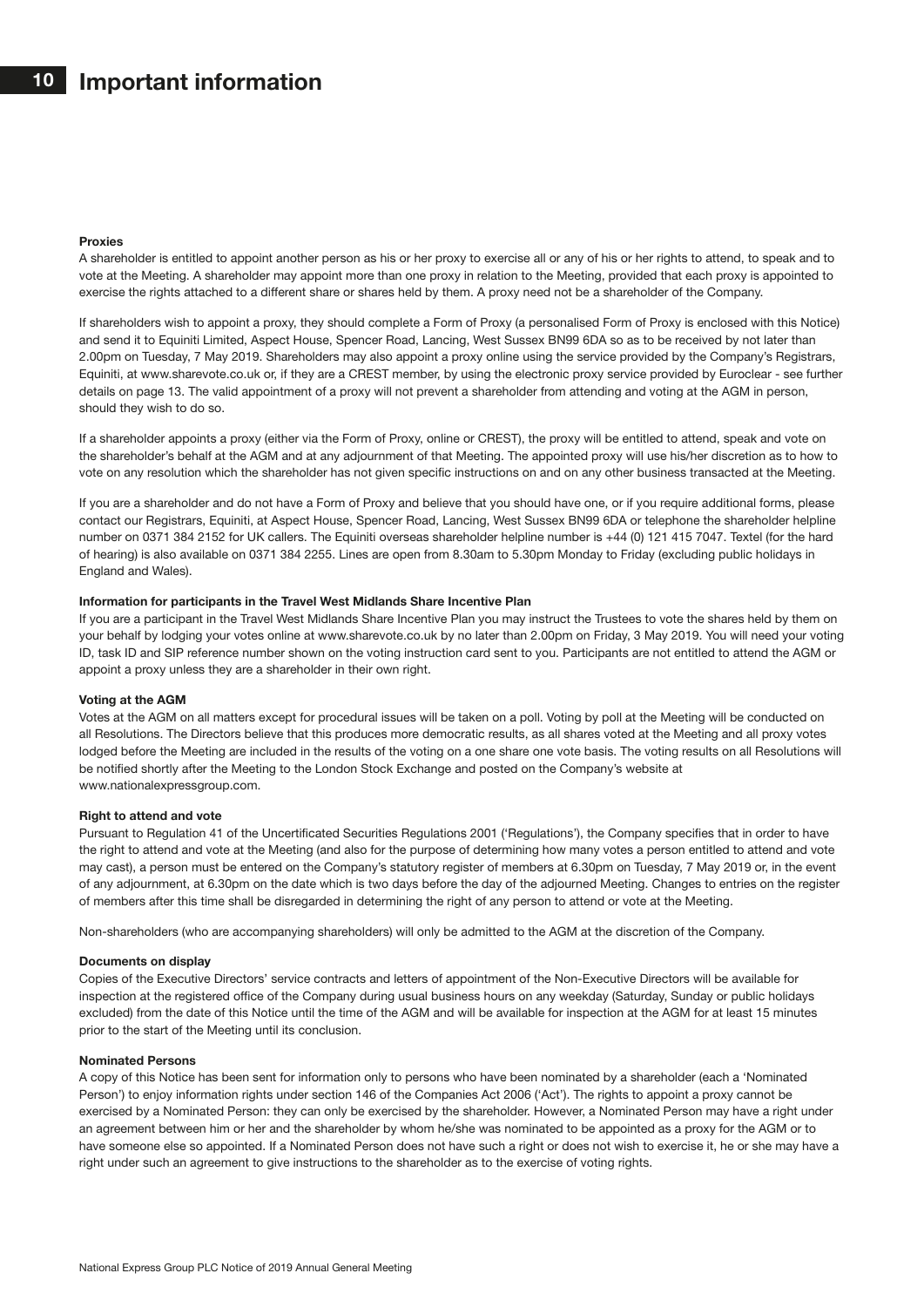#### Voting by corporate representatives

A shareholder of the Company which is a corporation may authorise a person or persons to act as its representative(s) at the AGM. In accordance with the provisions of the Act, each such representative may exercise (on behalf of the corporation) the same powers as the corporation could exercise if it were an individual shareholder of the Company, provided that they do not do so in relation to the same shares. It is no longer necessary to nominate a designated corporate representative.

#### Member's right to ask questions

All shareholders and their proxies attending the AGM have the right to ask questions. To be fair to all shareholders who wish to ask a question, you are requested to ask only one question which is relevant to the business of the Meeting. It would be helpful if you could state your name before you ask your question. The Company must cause to be answered any such question relating to the business being dealt with at the Meeting but no answer need be given if: (a) to do so would interfere unduly with the Meeting or involve the disclosure of confidential information, (b) the answer has already been given on a website in the form of an answer to a question, or (c) it is undesirable in the interests of the Company or the good order of the Meeting that the question be answered. The Chairman may also nominate a Company representative to answer a specific question after the Meeting or refer the shareholder or proxy to information on the Company's website.

#### AGM resolutions/business

Under sections 338 and 338A of the Act, shareholders meeting the threshold requirements in those sections have the right to require the Company: (i) to give, to members of the Company entitled to receive notice of the Meeting, notice of a resolution which may properly be moved and is intended to be moved at the Meeting; and/or (ii) to include in the business to be dealt with at the Meeting any matter (other than a proposed resolution) which may be properly included in the business. A resolution may properly be moved or a matter may properly be included in the business unless: (a) (in the case of a resolution only) it would, if passed, be ineffective (whether by reason of inconsistency with any enactment or the Company's constitution or otherwise), (b) it is defamatory of any person, or (c) it is frivolous or vexatious. Such a request may be in hard copy form or in electronic form, must identify the resolution of which notice is to be given or the matter to be included in the business, must be authorised by the person or persons making it, must be received by the Company not later than the date six clear weeks before the meeting, and (in the case of a matter to be included on the business only) must be accompanied by a statement setting out the grounds for the request.

#### Total number of shares and voting rights

As at 13 March 2019 (being the latest practicable date prior to the publication of this Notice), the Company's issued share capital comprised 511,738,648 ordinary shares of nominal value 5p each. Each ordinary share carries the right to one vote at a General Meeting of the Company. Therefore, the total voting rights in the Company at 13 March 2019 is 511,738,648.

#### Website publication of audit concerns

Under section 527 of the Act, shareholders meeting the threshold requirements set out in that section have the right to require the Company to publish on a website a statement setting out any matter relating to: (i) the audit of the Company's accounts (including the auditor's report and the conduct of the audit) that are to be laid before the AGM; or (ii) any circumstances connected with an auditor of the Company ceasing to hold office since the previous meeting at which annual accounts and reports were laid in accordance with section 437 of the Act, (in each case) that the shareholders propose to raise at the relevant Meeting. The Company may not require the shareholders requesting any such website publication to pay its expenses in complying with sections 527 or 528 of the Act. Where the Company is required to place a statement on a website under section 527 of the Act, it must forward the statement to the Company's auditor no later than the time when it makes the statement available on the website. The business which may be dealt with at the Meeting includes any statement that the Company has been required under section 527 of the Act to publish on a website.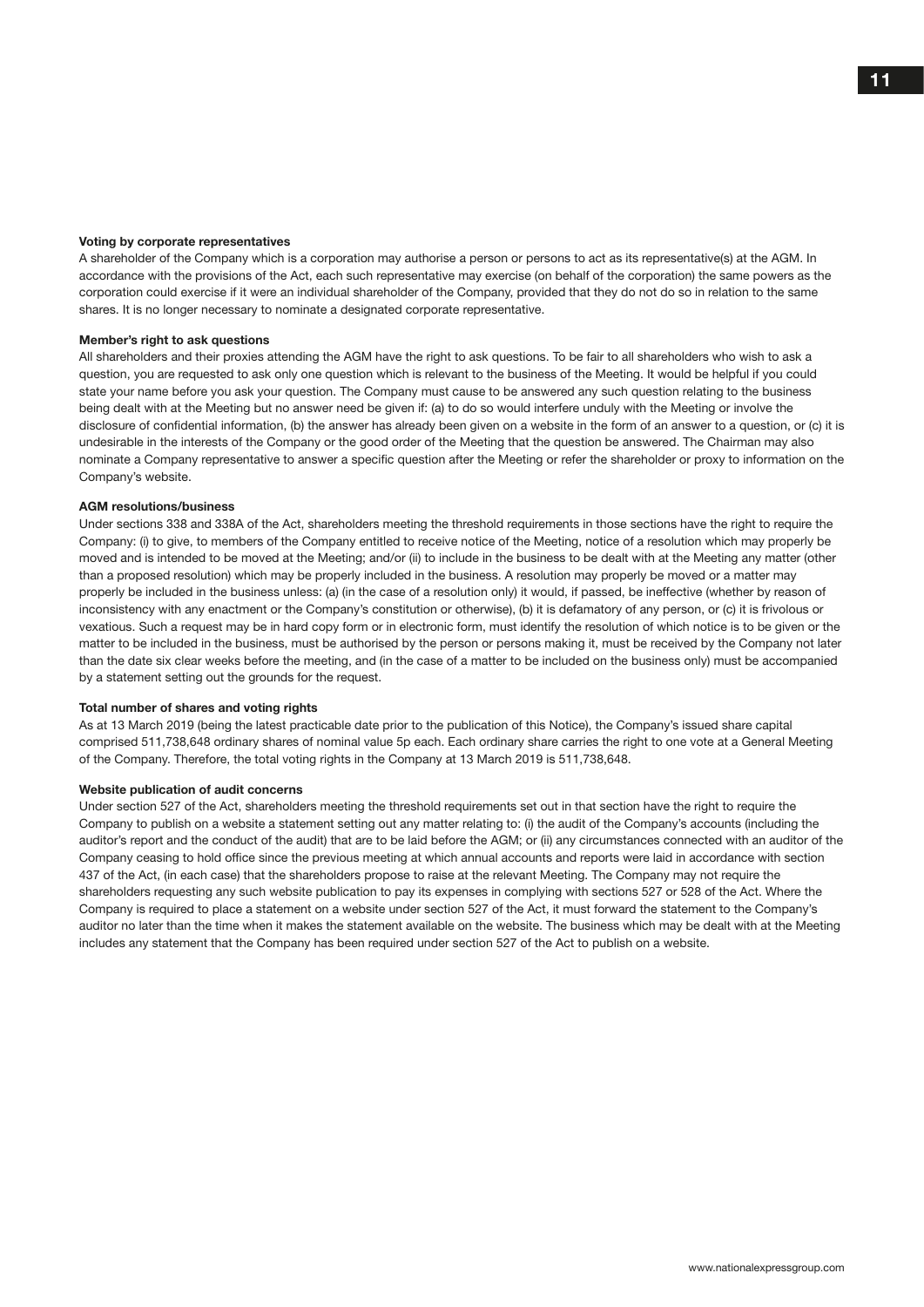#### Online shareholder communications

As a shareholder, you can choose to vote by proxy and to receive communications and documents from the Company electronically. This speeds up our communication with you and helps us to reduce distribution and printing costs. In order to sign up for this service you will need to access the Company's Registrars' online service at www.shareview.co.uk ('Shareview') and follow the process explained below. This is a secure site where you are able to view your shareholdings.

Please note that the Company takes all reasonable precautions to ensure no viruses are present in any electronic communication it sends out but the Company cannot accept responsibility for loss or damage arising from the opening or use of any email or attachments from the Company and recommends that shareholders subject all messages to virus checking procedures prior to use. Any electronic communication received by the Company, including lodgement of an electronic proxy form, that is found to contain any virus will not be accepted.

To sign up to receive documents electronically:

- − log onto Shareview at www.shareview.co.uk
- − click on 'Register' and follow the simple instructions you will need your 11-digit shareholder reference number which can be found on your share certificate or dividend confirmation
- − you will be asked to choose a password and at the end of the registration process your User ID will appear on screen. You should make a note of this and your chosen password. You will not be able to use the service until you have received an Activation Code which will be sent to you in the post to your home address. You will need to enter the Activation Code the first time you log in to Shareview after entering your User ID and password
- − if you are already registered with Shareview, you do not need to register again but should check that your mailing preference is shown as 'email'.

A copy of this Notice, and other information required by section 311A of the Act can be found at www.nationalexpressgroup.com/ investors/agm/2019.

To vote by proxy electronically:

- − log onto www.sharevote.co.uk
- − follow the instructions as to how to submit your vote. For security identification you will need to input the Voting ID, Task ID and Shareholder Reference Number which you will find on your Form of Proxy.

Should you have any queries about signing up for online communications please contact our Registrars, Equiniti, on the shareholder helpline number 0371 384 2152 for UK callers. The Equiniti overseas shareholder helpline number is +44 (0) 121 415 7047. Textel (for the hard of hearing) is also available on 0371 384 2255. Lines are open from 8.30am to 5.30pm Monday to Friday (excluding public holidays in England and Wales).

#### Instructions for electronic appointment through CREST

If you are a CREST member and want to appoint a proxy using the Euroclear electronic proxy appointment service, you can do so using the procedures described in the CREST manual which can be viewed at www.euroclear.com. If you are a CREST personal member, a CREST sponsored member or a CREST member that has appointed a voting service provider you should request the sponsor or voting service provider to take the appropriate action on your behalf.

In order for a proxy appointment or instruction made using the CREST service to be valid, the appropriate CREST message (a 'CREST proxy instruction') must be properly authenticated in accordance with Euroclear's specifications and must contain the information required for such instructions, as described in the CREST manual. The message, regardless of whether it constitutes the appointment of a proxy or an amendment to the instruction given to a previously appointed proxy must, in order to be valid, be transmitted so as to be received by Equiniti Limited (ID RA19) no later than 48 hours before the time at which the Meeting is due to begin. For this purpose, the time of receipt will be taken to be the time (as determined by the timestamp applied to the message by the CREST Applications Host) from which our Registrars will be able to retrieve the message by enquiry to CREST in the manner prescribed in CREST.

After this time any change of instructions to proxies appointed through CREST should be communicated to the appointee through other means.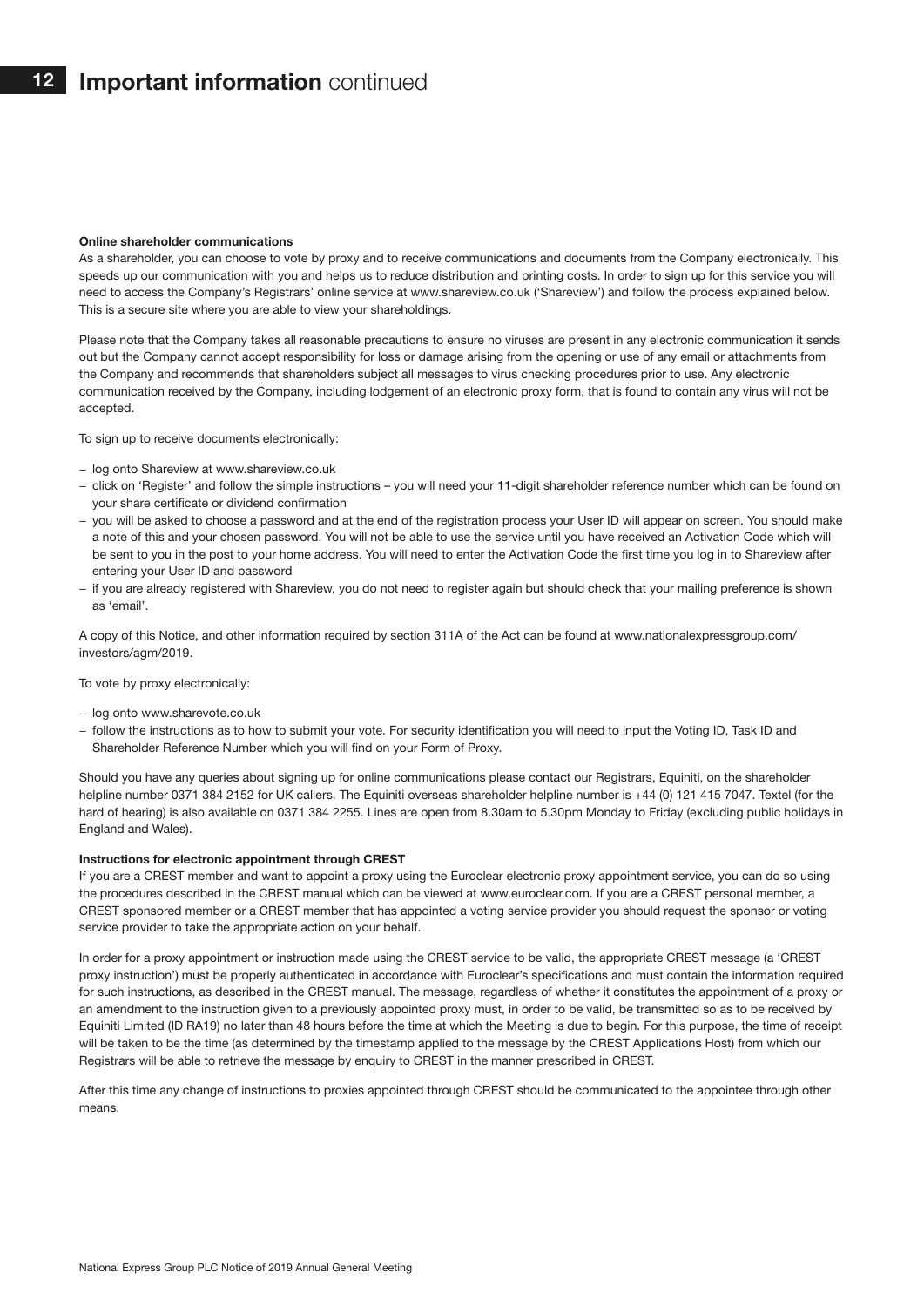Euroclear does not make available special procedures for any particular messages. Normal system timings and limitations therefore apply in relation to the input of CREST proxy instructions. CREST members (or appointee members) are responsible for taking (or arranging for their CREST sponsor or voting service provider to take) any necessary action to ensure that a message is transmitted by means of the CREST system by any particular time. CREST members and CREST sponsors or voting service providers are referred to those sections of the CREST Manual concerning practical limitations of the CREST system and timings.

National Express Group PLC may treat as invalid a CREST proxy instruction in the circumstances set out in Regulation 35(5)(a) of the Uncertificated Securities Regulations 2001.

#### Communication

You may not use any electronic address (within the meaning of section 333(4) of the Act) provided in this Notice (or in any related documents, including the Chairman's Letter to Shareholders and the Form of Proxy) to communicate with the Company for any purposes other than those expressly stated.

#### Shareholder security

Share fraud includes scams where investors receive unsolicited calls or correspondence concerning investment matters from organisations or persons claiming or implying that they have some connection with the Company. These are typically from purported 'brokers' who offer to buy shares at a price often far in excess of their market value. These operations are commonly known as 'boiler rooms'. Shareholders are advised to be very wary of any offers of unsolicited advice, discounted shares, premium prices for shares they own or free reports into the Company. If you receive any such unsolicited calls, correspondence or investment advice:

- − ensure you get the correct name of the individual and firm
- − if you feel uncomfortable with the call or the calls persist, simply hang up
- − check that the individual and/or firm appear on the Financial Conduct Authority ('FCA') Register to ensure they are authorised at https://register.fca.org.uk/
- − use the details on the FCA Register to contact the firm, if you want to call them back
- − call the FCA Consumer Helpline (0800 111 6768) if there are no contact details for the firm on the Register or you are told they are out of date
- − if you are approached by an unauthorised individual or firm, you should inform the FCA via its website
- − if you do buy or sell shares from an unauthorised individual or firm, you may not have access to the Financial Ombudsman Service of the Financial Services Compensation Scheme
- − if you have already paid money to share fraudsters you should contact Action Fraud on 0300 123 2040.
- − REMEMBER: if it sounds too good to be true, it probably is!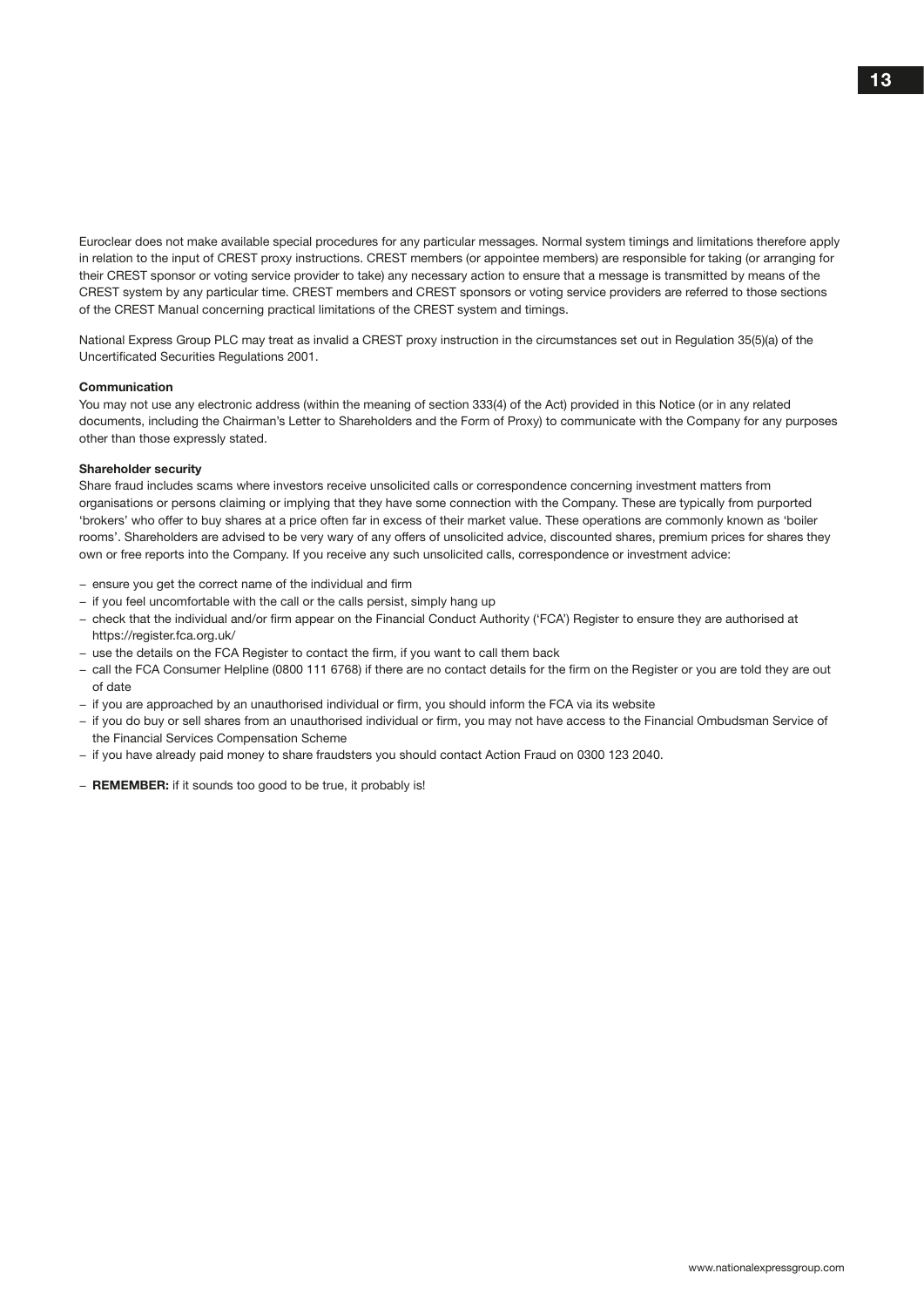The 2019 Annual General Meeting of National Express Group PLC will be held at 2.00pm on Thursday, 9 May 2019 in the Horton Suite at the Burlington Hotel, 126 New Street, Birmingham, B2 4JQ.



#### **Directions**

#### By foot

The Burlington Hotel ('Burlington') is located in the well-known, accessible New Street area of Birmingham city centre. Walking to the Burlington from any part of Birmingham city centre is easy and well signposted.

#### By bus

A number of bus routes stop near to the venue. For more information, please go to http://nxbus.co.uk/routes/west-midlands.

#### By train

Birmingham is served by the UK's largest interchange rail station, Birmingham New Street /Grand Central station. The Burlington is less than 10 minutes' walk away from this station via the Stephenson Street exit of the station. Birmingham New Street/Grand Central station has direct and regular services to Birmingham International railway station which directly links to Birmingham International Airport and the NEC. It also has many direct services to London Euston, including a service that takes just 80 minutes and runs every 20 minutes.

#### By road

The Burlington is located centrally in Birmingham city centre and is easily accessible by road from anywhere in the UK. Visitors from any direction can travel into Birmingham using many different routes connected to the following motorways: M1, M5, M6, M6 Toll, M40 and M42.

There is abundant, secure multi-storey parking available located within the Barclaycard Arena, which is about a 25-minute walk away from the Burlington. The Barclaycard Arena is signposted on motorways and major roads and both the Burlington and Barclaycard Arena are marked on most road maps.

#### Wheelchair access

The Burlington is accessible to wheelchair users via ramps or lifts. The Horton Suite is accessible by lift. If you need assistance in locating a lift, please ask any member of the venue's staff. Tactile signage is fitted in the majority of lifts. Assistance Dogs are welcome at the venue. For vehicles displaying blue badges, parking is free of charge at or near the main entrance. Spaces need to be booked in advance so please telephone the Burlington on +44 (0) 344 879 9019.

#### Medical emergencies

In the event of a medical emergency, please notify a member of security at the venue or any member of the venue's staff for assistance.

#### Hearing impairments

An induction loop system, which can be linked to visitors' hearing aids, will be operated in the Horton Suite at the Burlington.

#### **Toilets**

Public toilets are available on all levels of the venue. There are also unisex, wheelchair-accessible toilets.

#### **Security**

For security reasons and to speed up admission, please do not bring suitcases, large bags, cameras, laptop computers or tape recorders to the AGM venue. If you do, you may be asked to deposit them in the cloakroom for collection after the Meeting.

Please note that those attending the AGM will not be permitted to hand out leaflets or pamphlets in the venue, take photographs or video or audio recordings of the AGM proceedings.